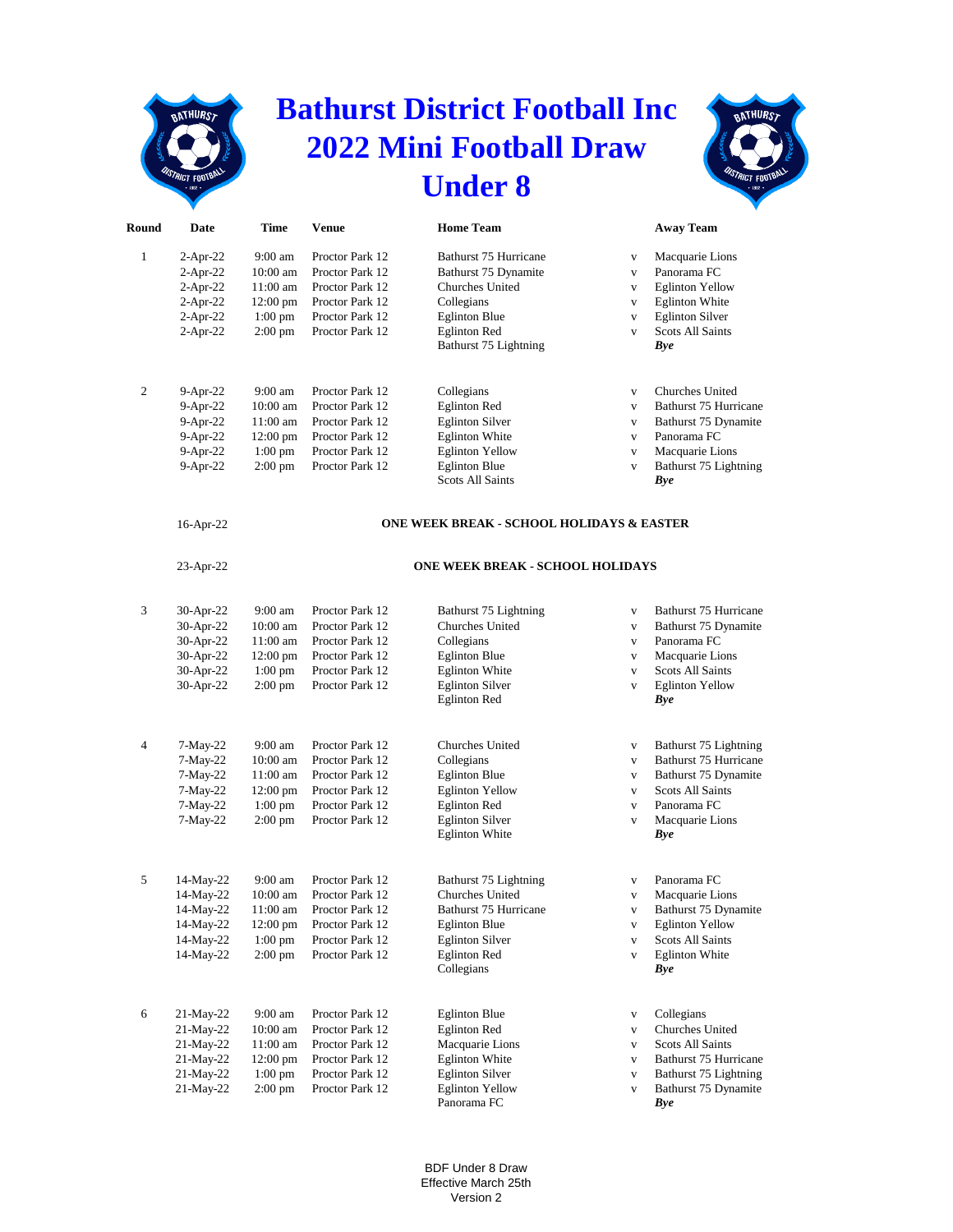| $\tau$ | 28-May-22       | 9:00 am            | Proctor Park 12 | Panorama FC                             | $\mathbf{V}$                 | <b>Scots All Saints</b> |
|--------|-----------------|--------------------|-----------------|-----------------------------------------|------------------------------|-------------------------|
|        | 28-May-22       | 10:00 am           | Proctor Park 12 | <b>Eglinton Red</b>                     | $\mathbf{V}$                 | <b>Eglinton Blue</b>    |
|        | 28-May-22       | 11:00 am           | Proctor Park 12 | <b>Eglinton Silver</b>                  | $\mathbf{V}$                 | Collegians              |
|        | 28-May-22       | $12:00 \text{ pm}$ | Proctor Park 12 | <b>Eglinton White</b>                   | $\mathbf{V}$                 | Churches United         |
|        | 28-May-22       | $1:00$ pm          | Proctor Park 12 | <b>Eglinton Yellow</b>                  | $\mathbf{V}$                 | Bathurst 75 Lightning   |
|        | 28-May-22       | $2:00$ pm          | Proctor Park 12 | Macquarie Lions                         | $\mathbf{V}$                 | Bathurst 75 Dynamite    |
|        |                 |                    |                 | Bathurst 75 Hurricane                   |                              | <b>Bye</b>              |
|        |                 |                    |                 |                                         |                              |                         |
| 8      | $4-Jun-22$      | 9:00 am            | Proctor Park 12 | <b>Eglinton Silver</b>                  | $\mathbf{V}$                 | <b>Eglinton Red</b>     |
|        | $4-Jun-22$      | 10:00 am           | Proctor Park 12 | <b>Eglinton White</b>                   | $\mathbf V$                  | <b>Eglinton Blue</b>    |
|        | $4-Jun-22$      | 11:00 am           | Proctor Park 12 | <b>Eglinton Yellow</b>                  | $\mathbf{V}$                 | Collegians              |
|        | $4$ -Jun-22     | 12:00 pm           | Proctor Park 12 | Macquarie Lions                         | $\mathbf V$                  | Bathurst 75 Lightning   |
|        | $4$ -Jun-22     | $1:00$ pm          | Proctor Park 12 | Bathurst 75 Dynamite                    | $\mathbf{V}$                 | <b>Scots All Saints</b> |
|        | 4-Jun-22        | $2:00$ pm          | Proctor Park 12 | Panorama FC                             | $\mathbf{V}$                 | Bathurst 75 Hurricane   |
|        |                 |                    |                 | Churches United                         |                              | Bye                     |
|        | $11$ -Jun-22    |                    |                 | <b>JUNE LONG WEEKEND - NO GAMES</b>     |                              |                         |
| 9      | 18-Jun-22       | 9:00 am            | Proctor Park 12 | <b>Eglinton White</b>                   |                              | <b>Eglinton Silver</b>  |
|        | 18-Jun-22       | $10:00$ am         | Proctor Park 12 | <b>Eglinton Yellow</b>                  | $\mathbf V$<br>$\mathbf{V}$  | <b>Eglinton Red</b>     |
|        | 18-Jun-22       | $11:00$ am         | Proctor Park 12 | Panorama FC                             | $\mathbf{V}$                 | Churches United         |
|        | 18-Jun-22       | $12:00 \text{ pm}$ | Proctor Park 12 | Macquarie Lions                         | $\mathbf{V}$                 | Collegians              |
|        | 18-Jun-22       | $1:00$ pm          | Proctor Park 12 | Bathurst 75 Hurricane                   | $\mathbf{V}$                 | <b>Scots All Saints</b> |
|        | 18-Jun-22       | 2:00 pm            | Proctor Park 12 | Bathurst 75 Dynamite                    | $\mathbf{V}$                 | Bathurst 75 Lightning   |
|        |                 |                    |                 | <b>Eglinton Blue</b>                    |                              | <b>Bye</b>              |
|        |                 |                    |                 |                                         |                              |                         |
| 10     | $25$ -Jun- $22$ | 9:00 am            | Proctor Park 12 | <b>Eglinton Yellow</b>                  | $\mathbf{V}$                 | <b>Eglinton White</b>   |
|        | $25$ -Jun- $22$ | 10:00 am           | Proctor Park 12 | Macquarie Lions                         | $\mathbf{V}$                 | <b>Eglinton Red</b>     |
|        | 25-Jun-22       | 11:00 am           | Proctor Park 12 | Bathurst 75 Lightning                   | $\mathbf{V}$                 | <b>Scots All Saints</b> |
|        | $25$ -Jun- $22$ | 12:00 pm           | Proctor Park 12 | Panorama FC                             | $\mathbf{V}$                 | <b>Eglinton Blue</b>    |
|        | 25-Jun-22       | $1:00$ pm          | Proctor Park 12 | Bathurst 75 Dynamite                    | $\mathbf{V}$                 | Collegians              |
|        | $25$ -Jun- $22$ | $2:00$ pm          | Proctor Park 12 | Bathurst 75 Hurricane                   | $\mathbf{V}$                 | Churches United         |
|        |                 |                    |                 | <b>Eglinton Silver</b>                  |                              | Bye                     |
| 11     | $2$ -Jul-22     | 9:00 am            | Proctor Park 12 | Churches United                         |                              | Collegians              |
|        | $2$ -Jul-22     | 10:00 am           | Proctor Park 12 | Bathurst 75 Lightning                   | $\mathbf{V}$                 | <b>Eglinton Blue</b>    |
|        | $2$ -Jul-22     | 11:00 am           | Proctor Park 12 | Bathurst 75 Dynamite                    | $\mathbf{V}$<br>$\mathbf{V}$ | <b>Eglinton Silver</b>  |
|        | $2$ -Jul-22     | $12:00 \text{ pm}$ | Proctor Park 12 | Panorama FC                             | $\mathbf{V}$                 | <b>Eglinton White</b>   |
|        | $2$ -Jul-22     | $1:00$ pm          | Proctor Park 12 | Bathurst 75 Hurricane                   | $\mathbf{V}$                 | <b>Eglinton Red</b>     |
|        | $2$ -Jul-22     | $2:00$ pm          | Proctor Park 12 | Macquarie Lions                         | $\mathbf{V}$                 | <b>Eglinton Yellow</b>  |
|        |                 |                    |                 | <b>Scots All Saints</b>                 |                              | <b>Bye</b>              |
|        | $9-Jul-22$      |                    |                 | <b>ONE WEEK BREAK - SCHOOL HOLIDAYS</b> |                              |                         |
|        |                 |                    |                 |                                         |                              |                         |
| 12     | $16$ -Jul-22    | $9:00 \text{ am}$  | Proctor Park 12 | <b>Churches United</b>                  | V                            | <b>Eglinton Blue</b>    |
|        | $16$ -Jul-22    | $10:00$ am         | Proctor Park 12 | Panorama FC                             | $\mathbf{V}$                 | <b>Eglinton Yellow</b>  |
|        | $16$ -Jul-22    | $11:00$ am         | Proctor Park 12 | Collegians                              | $\mathbf V$                  | <b>Scots All Saints</b> |
|        | $16$ -Jul-22    | $12:00$ pm         | Proctor Park 12 | Bathurst 75 Hurricane                   | V                            | <b>Eglinton Silver</b>  |
|        | $16$ -Jul-22    | $1:00$ pm          | Proctor Park 12 | Bathurst 75 Dynamite                    | $\mathbf{V}$                 | <b>Eglinton White</b>   |
|        | $16$ -Jul-22    | $2:00$ pm          | Proctor Park 12 | Bathurst 75 Lightning                   | V                            | <b>Eglinton Red</b>     |
|        |                 |                    |                 | Macquarie Lions                         |                              | <b>Bye</b>              |
| 13     | 23-Jul-22       | 9:00 am            | Proctor Park 12 | Panorama FC                             | $\mathbf{V}$                 | Macquarie Lions         |
|        | 23-Jul-22       | $10:00$ am         | Proctor Park 12 | <b>Eglinton Blue</b>                    | $\mathbf{V}$                 | <b>Scots All Saints</b> |
|        | 23-Jul-22       | 11:00 am           | Proctor Park 12 | Bathurst 75 Hurricane                   | $\mathbf{V}$                 | <b>Eglinton Yellow</b>  |
|        | 23-Jul-22       | 12:00 pm           | Proctor Park 12 | Bathurst 75 Lightning                   | $\mathbf{V}$                 | <b>Eglinton White</b>   |
|        | 23-Jul-22       | $1:00$ pm          | Proctor Park 12 | Churches United                         | V                            | <b>Eglinton Silver</b>  |
|        | 23-Jul-22       | $2:00 \text{ pm}$  | Proctor Park 12 | Collegians                              | $\mathbf V$                  | <b>Eglinton Red</b>     |
|        |                 |                    |                 | Bathurst 75 Dynamite                    |                              | Bye                     |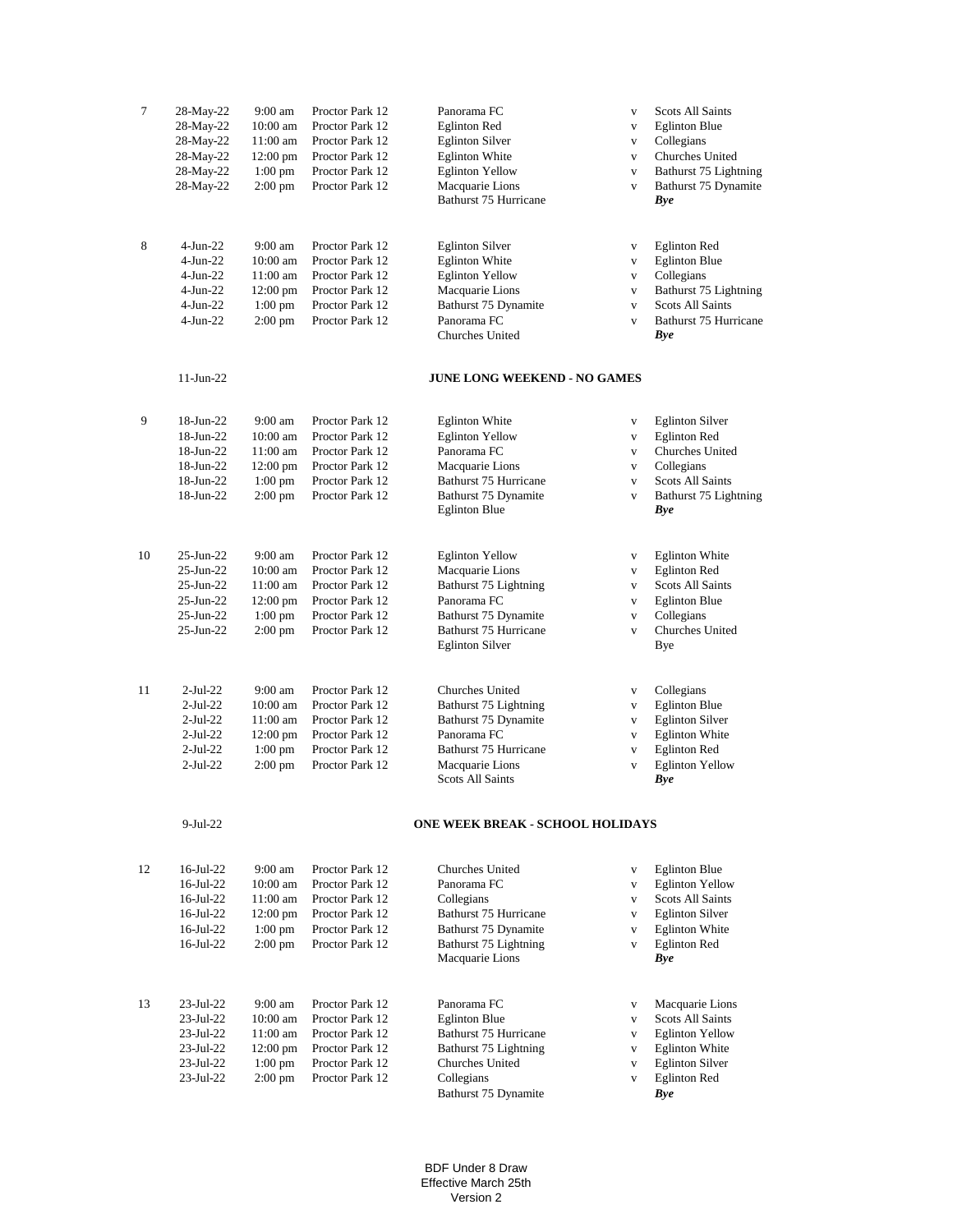| 14 | 30-Jul-22<br>30-Jul-22<br>30-Jul-22<br>30-Jul-22<br>30-Jul-22<br>30-Jul-22       | $9:00 \text{ am}$<br>10:00 am<br>11:00 am<br>$12:00 \text{ pm}$<br>$1:00$ pm<br>$2:00$ pm | Proctor Park 12<br>Proctor Park 12<br>Proctor Park 12<br>Proctor Park 12<br>Proctor Park 12<br>Proctor Park 12 | <b>Eglinton Red</b><br>Panorama FC<br><b>Eglinton Yellow</b><br><b>Eglinton White</b><br><b>Eglinton Silver</b><br>Macquarie Lions<br>Bathurst 75 Lightning | $\mathbf{V}$<br>$\mathbf{V}$<br>$\mathbf{V}$<br>$\mathbf{V}$<br>$\mathbf{V}$<br>$\mathbf{V}$ | <b>Scots All Saints</b><br>Bathurst 75 Dynamite<br>Churches United<br>Collegians<br><b>Eglinton Blue</b><br>Bathurst 75 Hurricane<br>Bye              |
|----|----------------------------------------------------------------------------------|-------------------------------------------------------------------------------------------|----------------------------------------------------------------------------------------------------------------|-------------------------------------------------------------------------------------------------------------------------------------------------------------|----------------------------------------------------------------------------------------------|-------------------------------------------------------------------------------------------------------------------------------------------------------|
| 15 | 6-Aug-22<br>6-Aug-22<br>$6$ -Aug-22<br>$6$ -Aug-22<br>$6$ -Aug-22<br>$6$ -Aug-22 | 9:00 am<br>10:00 am<br>11:00 am<br>12:00 pm<br>$1:00$ pm<br>$2:00$ pm                     | Proctor Park 12<br>Proctor Park 12<br>Proctor Park 12<br>Proctor Park 12<br>Proctor Park 12<br>Proctor Park 12 | Bathurst 75 Dynamite<br>Panorama FC<br>Macquarie Lions<br><b>Eglinton Yellow</b><br><b>Eglinton White</b><br><b>Eglinton Silver</b><br>Collegians           | $\mathbf{V}$<br>$\mathbf{V}$<br>$\mathbf{V}$<br>$\mathbf{V}$<br>$\mathbf{V}$<br>$\mathbf{V}$ | Bathurst 75 Hurricane<br>Bathurst 75 Lightning<br>Churches United<br><b>Eglinton Blue</b><br><b>Eglinton Red</b><br><b>Scots All Saints</b><br>Bye    |
| 16 | 13-Aug-22<br>13-Aug-22<br>13-Aug-22<br>13-Aug-22<br>13-Aug-22<br>13-Aug-22       | 9:00 am<br>10:00 am<br>11:00 am<br>$12:00 \text{ pm}$<br>$1:00$ pm<br>$2:00$ pm           | Proctor Park 12<br>Proctor Park 12<br>Proctor Park 12<br>Proctor Park 12<br>Proctor Park 12<br>Proctor Park 12 | Bathurst 75 Hurricane<br>Bathurst 75 Dynamite<br>Panorama FC<br>Macquarie Lions<br><b>Eglinton White</b><br><b>Eglinton Yellow</b><br><b>Eglinton Red</b>   | $\mathbf{V}$<br>$\mathbf{V}$<br>$\mathbf{V}$<br>$\mathbf{V}$<br>$\mathbf{V}$<br>$\mathbf{V}$ | Bathurst 75 Lightning<br>Churches United<br>Collegians<br><b>Eglinton Blue</b><br><b>Scots All Saints</b><br><b>Eglinton Silver</b><br>Bye            |
| 17 | 20-Aug-22<br>20-Aug-22<br>20-Aug-22<br>20-Aug-22<br>20-Aug-22<br>20-Aug-22       | 9:00 am<br>10:00 am<br>11:00 am<br>12:00 pm<br>$1:00$ pm<br>$2:00$ pm                     | Proctor Park 12<br>Proctor Park 12<br>Proctor Park 12<br>Proctor Park 12<br>Proctor Park 12<br>Proctor Park 12 | Bathurst 75 Lightning<br>Bathurst 75 Hurricane<br>Bathurst 75 Dynamite<br>Panorama FC<br><b>Eglinton Yellow</b><br>Macquarie Lions<br><b>Eglinton White</b> | $\mathbf{V}$<br>$\mathbf{V}$<br>$\mathbf{V}$<br>$\mathbf{V}$<br>$\mathbf V$<br>$\mathbf{V}$  | Churches United<br>Collegians<br><b>Eglinton Blue</b><br><b>Eglinton Red</b><br><b>Scots All Saints</b><br><b>Eglinton Silver</b><br><b>Bye</b>       |
| 18 | 27-Aug-22<br>27-Aug-22<br>27-Aug-22<br>27-Aug-22<br>27-Aug-22                    | 9:00 am<br>10:00 am<br>11:00 am<br>12:00 pm<br>$1:00$ pm                                  | Proctor Park 12<br>Proctor Park 12<br>Proctor Park 12<br>Proctor Park 12<br>Proctor Park 12                    | Macquarie Lions<br>Bathurst 75 Hurricane<br>Panorama FC<br>Bathurst 75 Dynamite<br>Churches United<br>Bathurst 75 Lightning<br><b>Eglinton Yellow</b>       | $\mathbf{V}$<br>$\mathbf V$<br>$\mathbf V$<br>$\mathbf V$<br>$\mathbf{V}$<br>$\mathbf{V}$    | <b>Eglinton White</b><br><b>Eglinton Blue</b><br><b>Eglinton Silver</b><br><b>Eglinton Red</b><br><b>Scots All Saints</b><br>Collegians<br>Bye        |
| 19 | $3-Sep-22$<br>3-Sep-22<br>3-Sep-22<br>$3-Sep-22$<br>3-Sep-22<br>$3-Sep-22$       | 9:00 am<br>$10:00$ am<br>11:00 am<br>$12:00 \text{ pm}$<br>$1:00$ pm<br>$2:00$ pm         | Proctor Park 12<br>Proctor Park 12<br>Proctor Park 12<br>Proctor Park 12<br>Proctor Park 12<br>Proctor Park 12 | Collegians<br>Churches United<br>Macquarie Lions<br>Bathurst 75 Lightning<br>Bathurst 75 Dynamite<br>Bathurst 75 Hurricane<br>Panorama FC                   | V<br>V<br>V<br>$\mathbf{V}$<br>$\mathbf{V}$<br>$\mathbf{V}$                                  | <b>Eglinton Blue</b><br>Eglinton Red<br><b>Scots All Saints</b><br><b>Eglinton Silver</b><br><b>Eglinton Yellow</b><br><b>Eglinton White</b><br>Bye   |
| 20 | 10-Sep-22<br>$10-Sep-22$<br>10-Sep-22<br>10-Sep-22<br>$10-Sep-22$<br>$10-Sep-22$ | 9:00 am<br>10:00 am<br>11:00 am<br>$12:00 \text{ pm}$<br>$1:00$ pm<br>$2:00$ pm           | Proctor Park 12<br>Proctor Park 12<br>Proctor Park 12<br>Proctor Park 12<br>Proctor Park 12<br>Proctor Park 12 | <b>Eglinton Blue</b><br>Panorama FC<br>Collegians<br>Churches United<br>Bathurst 75 Lightning<br>Bathurst 75 Dynamite<br>Bathurst 75 Hurricane              | v<br>$\mathbf{V}$<br>V<br>$\mathbf{V}$<br>$\mathbf{V}$<br>V                                  | <b>Eglinton Red</b><br><b>Scots All Saints</b><br><b>Eglinton Silver</b><br><b>Eglinton White</b><br><b>Eglinton Yellow</b><br>Macquarie Lions<br>Bye |